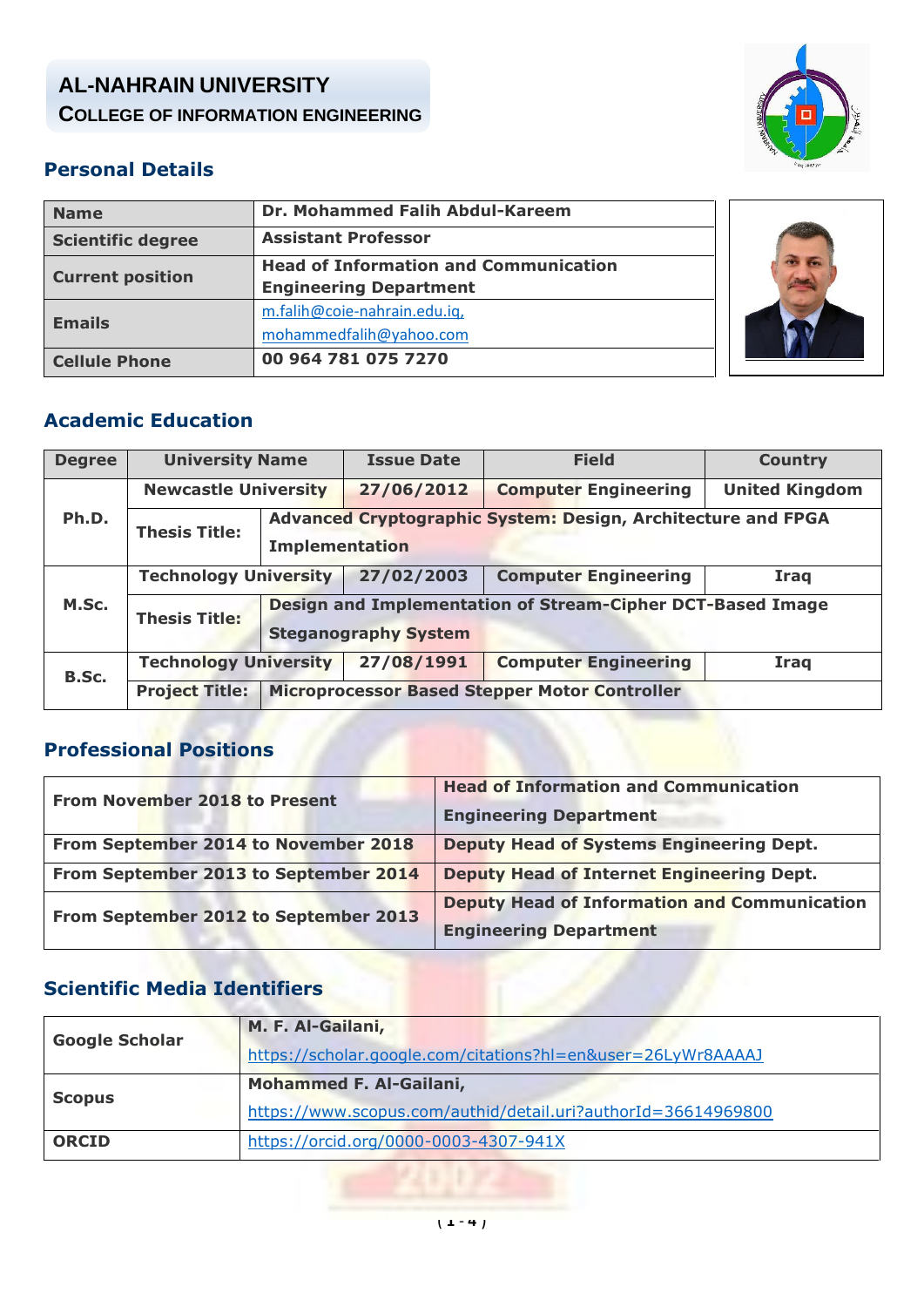## **Courses Taught**

**Year 1: Computer Programming (C++), Computer Fundamentals and Programming (C++)**

**Year 2: Computer Architecture**

**Year 3: Cryptography, System Engineering Analysis and Design, Project Management** 

**Year 4: Digital System Design (DSD) with VHDL**

**M.Sc. : Information Security** 

#### **Current Research Interest**

**My research interest revolves around the following areas:**

- **Theoretical and practical aspects of information security in general including cryptography (encryption, decryption, authentication, verification, data integrity) and steganography (data hiding).**
- **Field Programmable Gate Array (FPGA) design and implementation of embedded systems using VHDL or Xilinx System Generator**
- **Design and implementation of projects using Arduino microcontroller**

#### **Publications**

| No.            | <b>Published papers</b>                                                                                                                                                    |  |  |
|----------------|----------------------------------------------------------------------------------------------------------------------------------------------------------------------------|--|--|
|                | AQ Al-Khafaji, MF Al-Gailani, "FPGA Design and Implementation of an AES Algorithm<br>based on Iterative Looping Architecture", in 9th International Conference on Consumer |  |  |
| $\mathbf{1}$   | <b>Electronics (ICCE), Berlin, Germany, Septamber 2019. DOI:</b> 10.1109/ICCE-<br>Berlin47944.2019.8966137                                                                 |  |  |
|                | AM Farhan and MF Al-Gailani, "Iris Matching Step Implementation in FPGA", in Iragi                                                                                         |  |  |
| $\overline{2}$ | Journal of Information and Communication Technology, 2019, Vol. 2, No 1, PP. 26-36.                                                                                        |  |  |
|                | <b>DOI:</b> https://doi.org/10.31987/ijict.2.1.63                                                                                                                          |  |  |
|                | AM Farhan and MF Al-Gailani, "Developing Iris Recognition System Based on Enhanced                                                                                         |  |  |
| 3              | Normalization", in 2nd Scientific Conference of Computer Sciences (SCCS), Baghdad,                                                                                         |  |  |
|                | Iraq, 2019, PP. 167-170. DOI: 10.1109/SCCS.2019.8852622                                                                                                                    |  |  |
|                | AQ Al-Khafaji, MF Al-Gailani, "Loop unrolling implementation of an AES Algorithm using                                                                                     |  |  |
| $\overline{4}$ | Xilinx System Generator", Iragi Journal of Information & Communications Technology                                                                                         |  |  |
|                | 2019, Vol.2, No. 3, pp. 38-45. DOI: https://doi.org/10.31987/ijict.2.3.85                                                                                                  |  |  |
|                | MF Al-Gailani, "An FPGA Implementation of the Serpent Algorithm using Xilinx System                                                                                        |  |  |
| 5              | Generator", in Journal of Engineering and Applied Sciences, 2018, Vol.13, No 8, PP.                                                                                        |  |  |
|                | 1974-1979.                                                                                                                                                                 |  |  |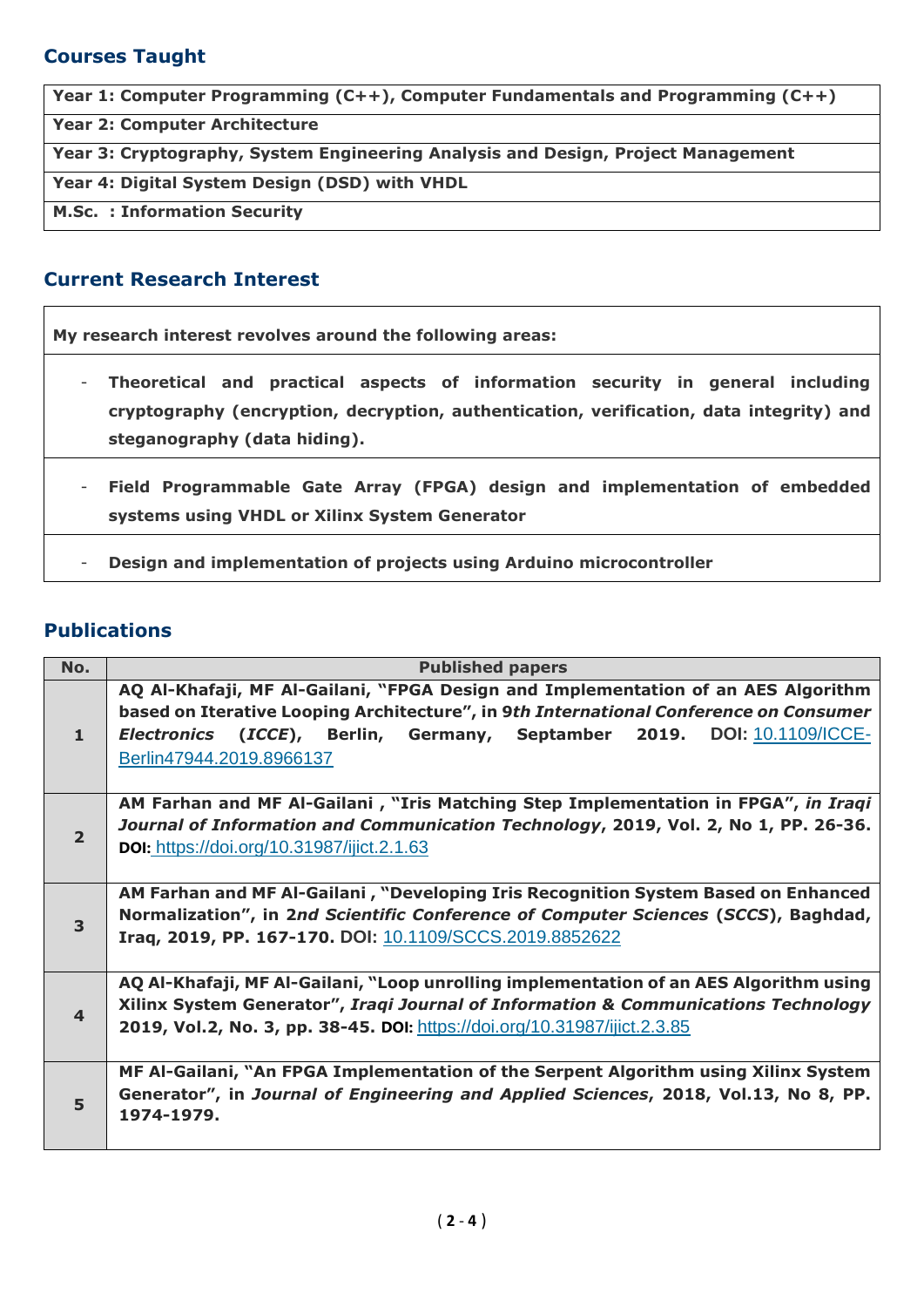| 6              | Zaid Sh. Bakr and M.F. Al-Gailani, "Establishing and Managing Cloud Computing using<br>VMware vSphere", in International Journal of Electrical & Computer Sciences IJECS-<br>IJENS, 2016, Vol.16, No 05, pp. 19-27.                                                                            |
|----------------|------------------------------------------------------------------------------------------------------------------------------------------------------------------------------------------------------------------------------------------------------------------------------------------------|
| $\overline{z}$ | M. F. Al-Gailani and S. Boussakta, "New Mersenne Number Transform Diffusion Power<br>Analysis", in American Journal of Engineering and Applied Sciences, USA, 2011, Vol. 4,<br>No. 4, pp. 461-469.                                                                                             |
| 8              | M. F. Al-Gailani, et al., "Fermat Number Transform Diffusion's Analysis", in IEEE GCC<br><b>Exhibition,</b><br>Dubai,<br>and<br>UAE,<br>2011,<br>237-240.<br><b>Conference</b><br>pp.<br>DOI: 10.1109/IEEEGCC.2011.5752501                                                                     |
| 9              | X. B. Yang, et al., "A New Development of Cryptosystem Using New Mersenne Number<br>Transform", in 7th International Symposium on Communication Systems, Networks and<br>Digital Signal Processing (CSNDSP), England, UK,<br>2010,<br>701-705.<br>pp.<br>DOI: 10.1109/CSNDSP16145.2010.5580343 |
| 10             | X. B. Yang, et al., "A New Development of Public Key Cryptosystem", in 7th<br>International Symposium on Communication Systems, Networks and Digital Signal<br>England,<br>2010,<br>706-710.<br><b>Processing</b><br>(CSNDSP),<br>UK,<br>pp.<br>DOI: 10.1109/CSNDSP16145.2010.5580333          |
| 11             | M. F. Al-Gailani and S. Boussakta, "Evaluation of One-dimensional NMNT for Security<br>Applications", in 7th International Symposium on Communication Systems, Networks<br>and Digital Signal Processing (CSNDSP) England, UK, 2010, pp. 715-720.<br>DOI: 10.1109/CSNDSP16145.2010.5580331     |
| 12             | P. J. Sackkett, et al., "A Review of Data Visualization: Opportunities in Manufacturing<br>Sequence Management", in IJCIM (International Journal of Computer Integrated<br>Manufacturing), UK, 2006, Vol. 19, No. 7, pp. 689-704. DOI: 10.1080/09511920500504578                               |

## **Supervision**

| <b>BSc Students</b>   | 25 |
|-----------------------|----|
| <b>Higher Diploma</b> |    |
| <b>MSc Students</b>   |    |
| <b>PhD Students</b>   |    |

#### **Fellowships**

**Chevening Technology Enterprise Scholarship (CTES) Programme (2004-2005):** 

**One-year UK-based CTES Programme combining technology and business training to drive forward technology transfer and the commercialisation of innovation.**

**The business training was carried out in different British universities including Imperial College London, London Business School, Jesus College Cambridge and CASS Business School (London). While the research field was done at Cranfield University.**